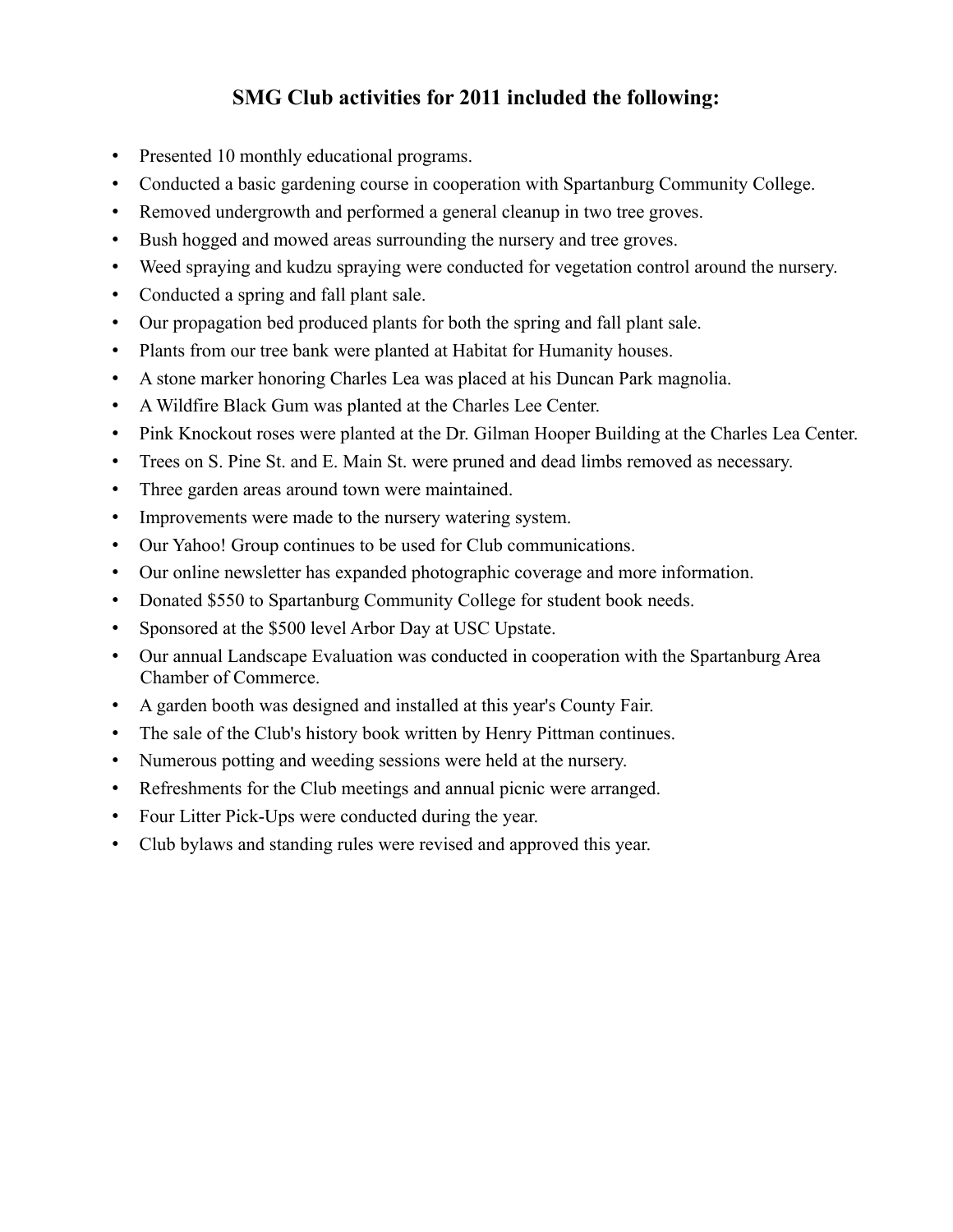# **SMG Club activities for 2010 included the following:**

- Increased the size of the Yahoo Group to 68 people by the end of the year
- Added contact information for each SMGC project page on the web site
- Increased the photographic coverage of activities in the web site and bulletin
- Held multiple potting, repotting and weeding sessions
- Moved the club from Hatcher Garden to Spartanburg Community College in 9 months
- Relocated the club's plant label printer
- Moved all the club's plants from Hatcher to SCC
- Installed irrigation equipment at SCC
- Disassembled, moved and reassembled the propagation frames
- Successfully propagated hundreds of plants for sale in 2011
- Purchased a small storage building which is located next to the club's shed
- Removed kudzu from the club's area at SCC, both manually and by using the herbicide Milestone VM from Dow AgroSciences
- Treated for fire ants at our new location
- Laid ground fabric at our new location
- Held the budget loss including the move to \$500 for the year
- Negotiated a memorandum of understanding with SCC for use of space on the campus for the Club
- Achieved 501 C(3) status for the club
- Held successful spring and fall plant sales
- Daffodil and iris bulbs were sold and used as promotional items at the club's sale
- Increased the amount of advertising for the fall sale
- Purchased a refrigerator for the club's old building
- Purchased 150 electric post stakes and 15 rolls of flagging tape to route sale traffic
- Installed peg board in our shed and organized our tools
- Donated \$500 to the SCC horticultural program
- Donated \$250 and 20 plants to support the Arbor Day Celebration at USC-Upstate
- Kept track of the club's cash flow on a monthly basis
- Held the annual landscape competition in conjunction with the Chamber of Commerce
- Presented 10 monthly education programs
- Provided refreshments at all member meetings
- Maintained the club's three community garden spots
- Conducted four litter pick weekend events
- Made arrangements with Sodfather to complete planting at the I-26 and 221 intersection
- Edited, published, and sold the club's history book written by Henry Pittman
- Purchased the ISBN for the club's history book
- Arranged with Duke Power to receive power at our new location
- Secured the appropriate permit from the city to begin working on the site
- Developed a Community Gardener gardening course to be offered at SCC beginning in 2011
- Produced SMGC business cards
- Finalized donations and had a stone bench installed at Hatcher in memory of club member David Kyle
- Held the club's annual picnic in the pavilion at SCC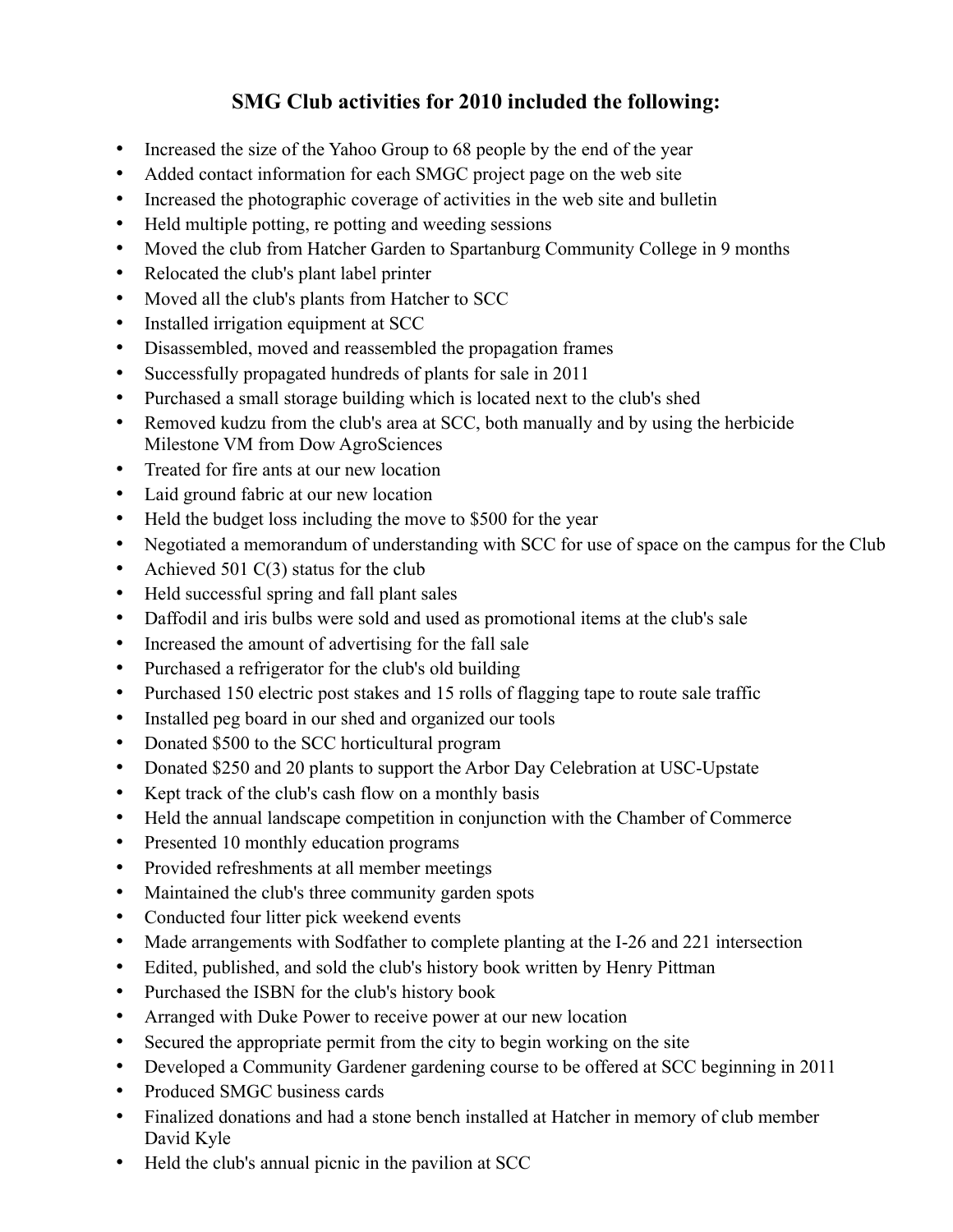# **SMG Club activities for 2009 included the following:**

- Launched the new version of the SMGC web site in July which includes a garden shop
- Increased the size of the Yahoo Group to 59 people by year end
- Held successful spring and fall plant sales which raised funds for the Club
- Held multiple potting and weeding sessions
- Held the annual landscape evaluation competition in conjunction with the Chamber of **Commerce**
- Assessed the plantings located at the intersection of I-26 and Highway 221
- Presented ten monthly educational programs each with a propagation aspect
- Consulted with Hendrix Elementary School about establishing a cherry tree garden in recognition of their sister school in Japan
- Consulted with the Director of the Spartanburg Downtown Airport about the beautification of the grounds
- Provided planning, instructions and assistance to representatives from Denny's Habitat for Humanity's program in the landscaping of two new homes
- Consulted with Kurt Zimmerli about the Bus I-85 plantings
- Conducted three Litter Pick Up weekend events
- Maintained our three Community Garden spots
- Received a matching gift of \$750 which the Club matched to fund replacement of Yoshino trees on South Pine Street; the project was completed in December
- Member Terrie Rourke won a National award: Beautification Home Garden
- Donated \$350 to support the Arbor Day Celebration at USC-Upstate
- Donated \$2,000 to Hatcher Garden and Woodland Preserve
- Donated \$25 to the Hatcher Garden and Woodland Preserve in memory of Bob Almond
- Helped raise funds for a bench at Hatcher Garden in memory of SMGC member, David Kyle
- Won a first place award and \$125 at the Piedmont Interstate Fair for our booth
- Continued the tradition of implementing a budget for the club for 2009
- Formed a strategic planning committee
- Voted in May to disassociate from National beginning January, 2010
- Developed a plan to retain the club's 501 C (3) designation following the club's disassociation from National
- Revised the Bylaws
- Changed insurance agent and policies in order to reduce costs.
- Decided to go green and send 85% of the newsletters by e-mail
- Constructed a propagation bed in June at the Hatcher Garden and Woodland Preserve with 50% rooting success by year end
- Made the decision in October to end a 20-year physical association with Hatcher Garden and to move to Spartanburg Community College (SCC) within the Horticulture Garden
- Began the nine-month process in October of implementing the move to SCC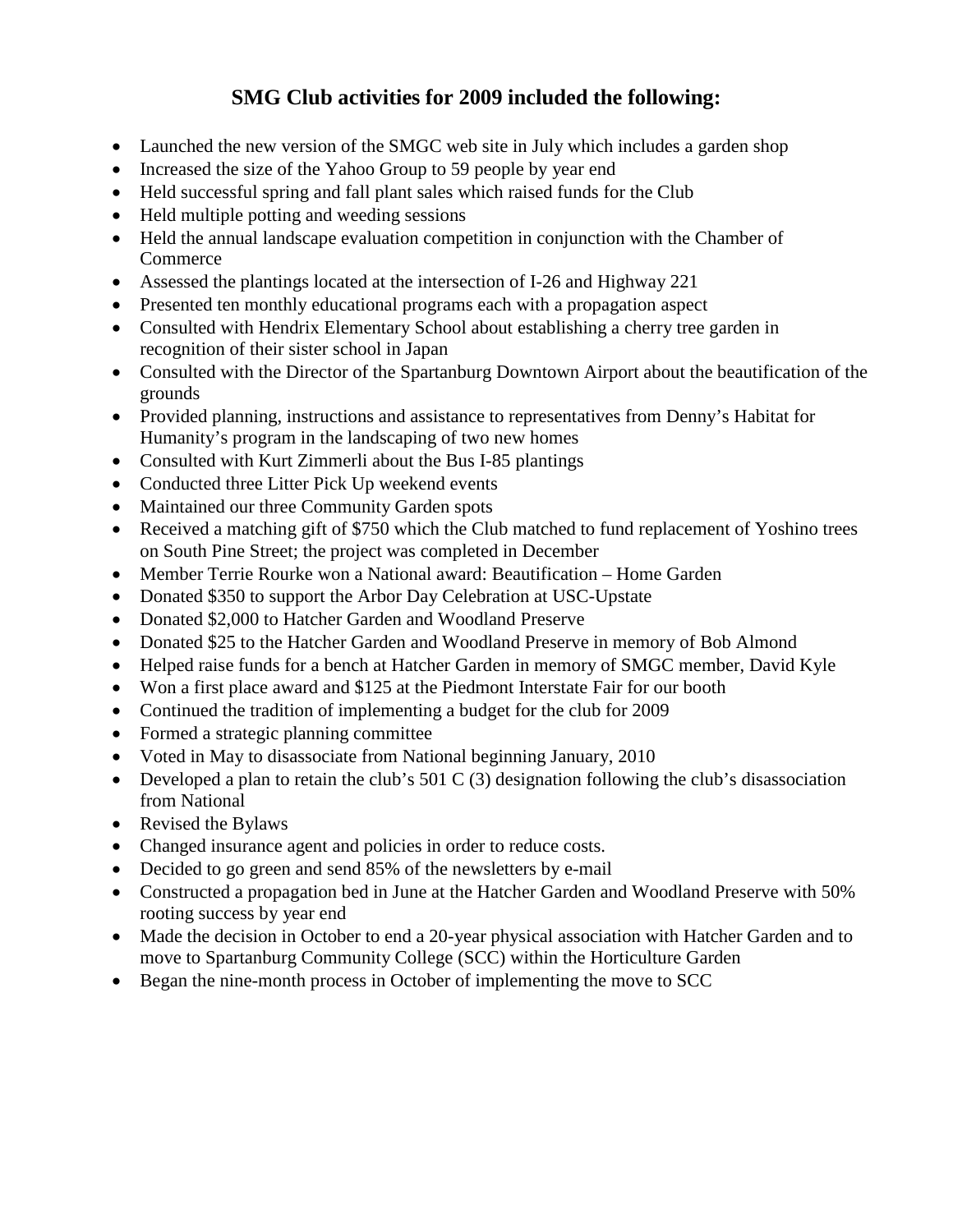### **SMG Club activities for 2008 included the following:**

- Revised board manuals which now include; bylaws, history, organizational chart, board responsibilities, meeting dates, membership roster, program areas, legal documents, financial information, minutes, goals, publications, budgets, and more!
- Continued Budgetary process and reports
- Purchased a mail box for the Club and Treasurer's use
- Revamped the Container Nursery at Hatcher Garden as well as the Plant Sale: outstanding performance by Dianne Fergusson and Valerie Hare in this area
- $47<sup>th</sup>$  year of Landscape evaluations for the community
- Linda Cobb, a member, won the Golden Quill National Award for outstanding horticultural journalism
- The Club web site became a reality: www.dirtdaubers.org Visit us online!
- The Yahoo Group for SpartanburgMGC has grown to 54 members
- Litter Pick-up Program worked to clear Pine Stree/I-585
- Provided monthly educational programs to the membership
- Furnished a monthly newsletter to the membership (approx. 130)
- Maintained two Community garden spots: Claude Sherrill Memorial and W.O. Ezell entrance on Hwy 29 near the Old Steeple Restaurant; renovation was carried out this year
- Held our annual picnic at Hatcher Garden in September
- Donated \$350 for the Don Shadow Program in December at USC-Upstate
- Donated \$3,500 for the Operating Fund at Hatcher Garden
- Donated \$50 to the Cancer Garden at Spartanburg Regional Health Care
- Initiated a complete revision of the Plant Sale by dividing the Club into three areas: Propagation, Container Nursery, and Plant Sale Days with the goal of having the entire Club participate in the plant sale development and process throughout the year
- Met twice in the container nursery at Hatcher Garden for working meetings
- Built three propagation boxes at the container nursery for member use
- Held potting/weeding sessions at the container nursery
- Voted on continuing affiliation with the National Organization; the vote carried
- Voted on whether to change the name of the Club to a non-gendered name; the vote failed
- Received a plaque from Habitat for Humanity for our "outstanding contribution"
- Pruning parties were scheduled in the spring for Drayton Avenue and from Main to Pine
- Assisted the National Junior Horticultural Association's convention in Spartanburg in October at the Marriott. 150-200 young people attended the convention
- Planned a  $60^{\text{th}}$  anniversary celebration for the Club to be held November 13th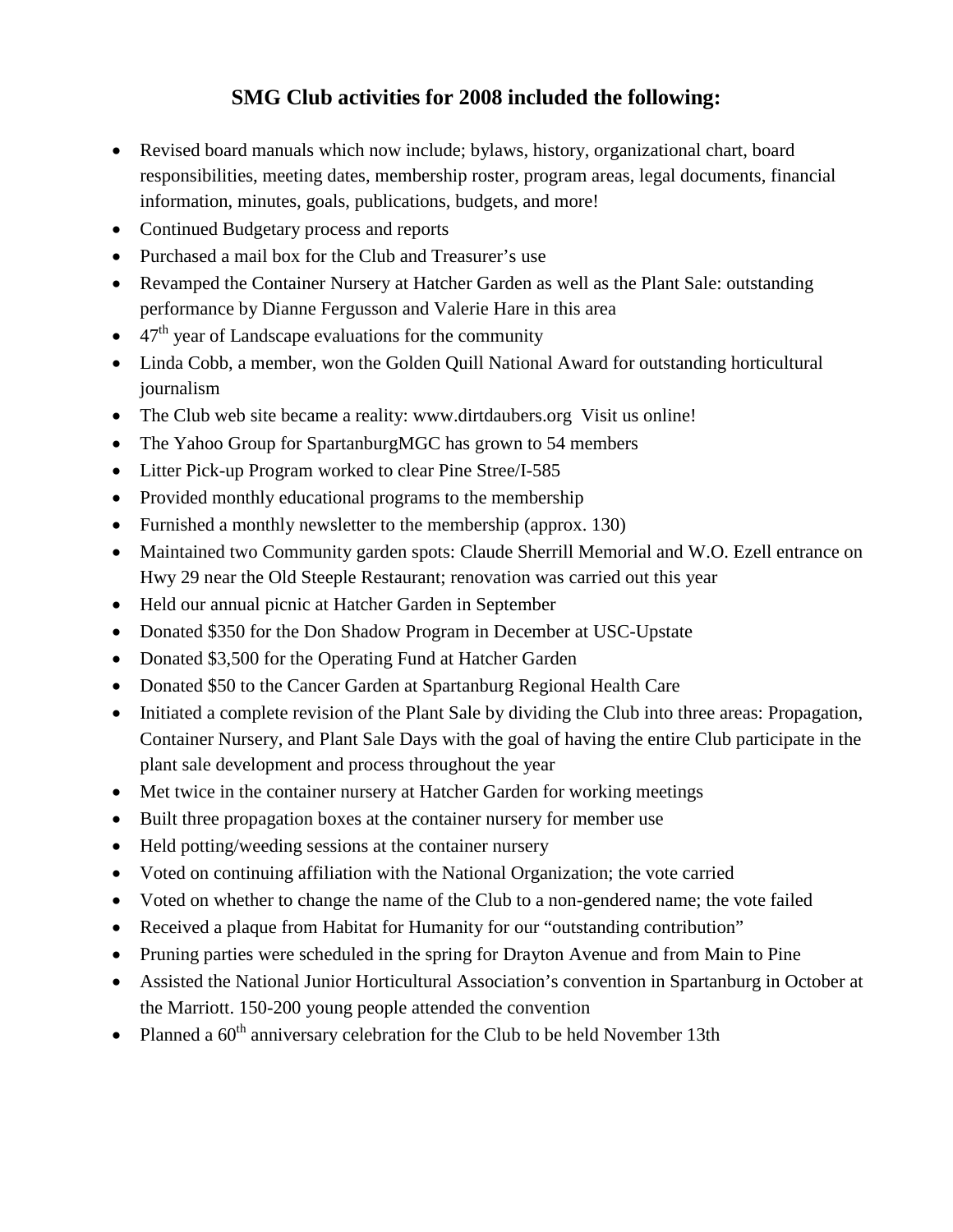# **SMG Club activities for 2007 included the following:**

- Developed a survey of club interests and tabulated data
- Developed board manuals which now include; bylaws, history, organizational chart, board responsibilities, meeting dates, membership roster, program areas, legal documents, financial information, minutes, goals, publications, budgets, and more!
- Complete revision of the bylaws
- Developed Budgetary process and reports
- Secured bonding for the Treasurer and a safety deposit box for club minutes
- Revamped the Container Nursery at Hatcher Garden as well as the Plant Sale
- Purchased a Plant labeling machine (computer driven) for use in the Container Program
- Began a Recognition Program to honor those who devote their hours to the community
- $\bullet$  46<sup>th</sup> year of Landscape evaluations for the community
- Linda Cobb, a member, won the National Award for Home Beautification
- Began a Yahoo Group for the club: **SpartanburgMGC**
- Began work on a web site for the club
- Litter Pick-up Program worked four times to clear Pine Stree/I-585
- Supported the Kudzu Coalition in its move to 501 (c) 3 status; provided \$2,000 to Kudzu for their programs
- The Treescaping Project for Business I-85 was successfully completed in conjunction with Spot of Pride, Spartanburg County, and S.C. Department of Transportation
- Developed Policies and Procedures for board practices
- Filed a first T990 Report to the IRS which will be on-going
- Provided monthly educational programs to the membership
- Publicity included: Crape Myrtle brochure featured in Southern Living Magazine, Plant Sales, Street Tree Program, held a dedication for Business I-85 project at Spartanburg Community College
- Conducted a survey at the Plant Sale to track how people heard of the sale
- Furnished a monthly newsletter to the membership (approx. 170)
- Maintained two Community garden spots: Claude Sherrill Memorial and W.O. Ezell entrance on Hwy 29 near the Old Steeple Restaurant
- Held our annual picnic at Hatcher Garden in September
- Allocated \$1,000 for the Learning Tree Project youth program at Hatcher Garden
- Allocated \$1,500 for tree identification program at Hatcher Garden
- Allocated \$3,500 for the Operating Fund at Hatcher Garden
- Initiated a Long Range Planning Committee
- Moved our meeting location to Morningside Baptist Church on South Pine Street due to the closure of the Arts Center.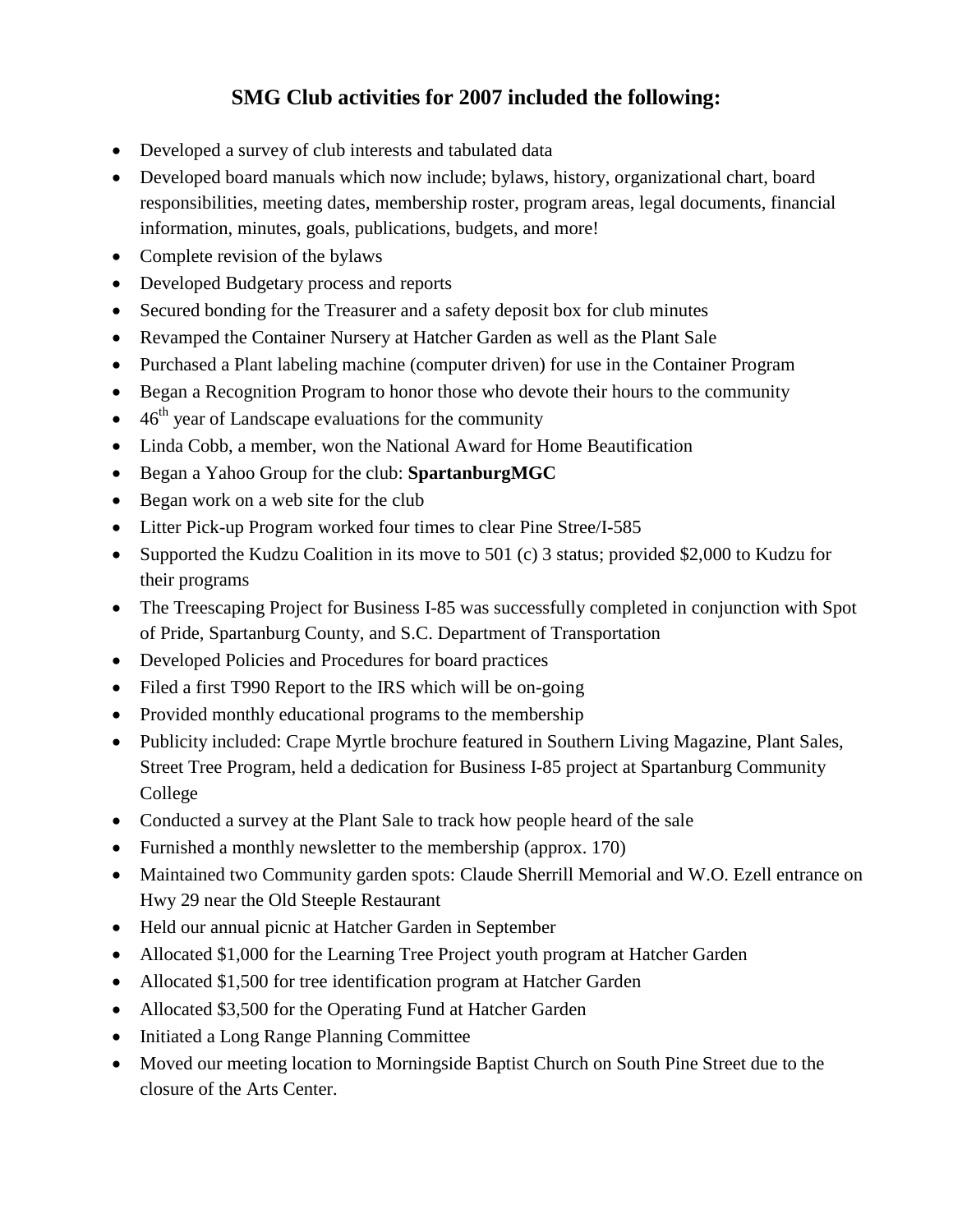#### **SPARTANBURG MEN'S GARDEN CLUB 2006 Projects and Activities**

 $\blacksquare$  Held ten regular membership meetings with very informative programs about horticulture and related topics.

Enjoyed a picnic and dedication of the Men's Garden Club memorial to Harold Hatcher at Hatcher Garden and Woodland Preserve in September.

Published a monthly newsletter "Gardening and Beautification" to keep members and other interested persons aware of our work.

Teamed up with Hatcher Garden to have spring and fall plant sales, making available to the public shrubs and trees at reasonable costs, and providing funds to finance our community beautification projects.

Gave four scholarships to Spartanburg Community College horticulture students, and nominated a Clemson horticulture student to the national organization, resulting in his receiving a \$1000 scholarship.

Continued to sponsor, and partially fund, our local Kudzu Coalition which has attracted local, state and national publicity.

■ Conducted our forty-fifth Landscape Evaluation of business properties (47 of them this year) in cooperation with the Spartanburg Chamber of Commerce.

 $\blacksquare$  Donated shrubs and trees to local organizations including garden clubs, the Palmetto Conservancy, Habitat for Humanity, etc.

Participated again in the "Adopt-A-Highway" litter pickup program on North Pine Street.

• Congratulated Jim and Jane Bagwell on receiving our national organization's "Home Garden Beautification Award" at the convention we sponsorted at the Marriott Hotel in April.

Supported Hatcher Garden with a contribution to its annual budget and some special projects.

Participated in "Mayfest" at Hatcher Garden and made presentations to the Master Gardener classes to recruit new members and enlist them in volunteer opportunities.

Evaluated the effectiveness of the Highway 221 treescape and beautification project which we spearheaded three years ago.

 $\blacksquare$  In cooperation with County, State, and private groups, planned a treescape project for seven miles of Business I-85 to begin this winter.

Received valuable publicity for our organization in local and state periodicals and newspapers, as well as on radio and TV programs. Southern Living magazine is scheduled to feature us in a special article about crape myrtles in February.

Individual members volunteered to give advice and consult with local groups regarding landscape projects.

Provided continuing maintenance, and replaced seasonal plants, in our two community garden spots on East and West Main Street.

Participated in, and helped sponsor, Dr. Allan Armitage, the speaker at USC Upstate's Arbor Day, December 1, 2006.

 $\blacksquare$  Assisted with youth projects at Hatcher Garden.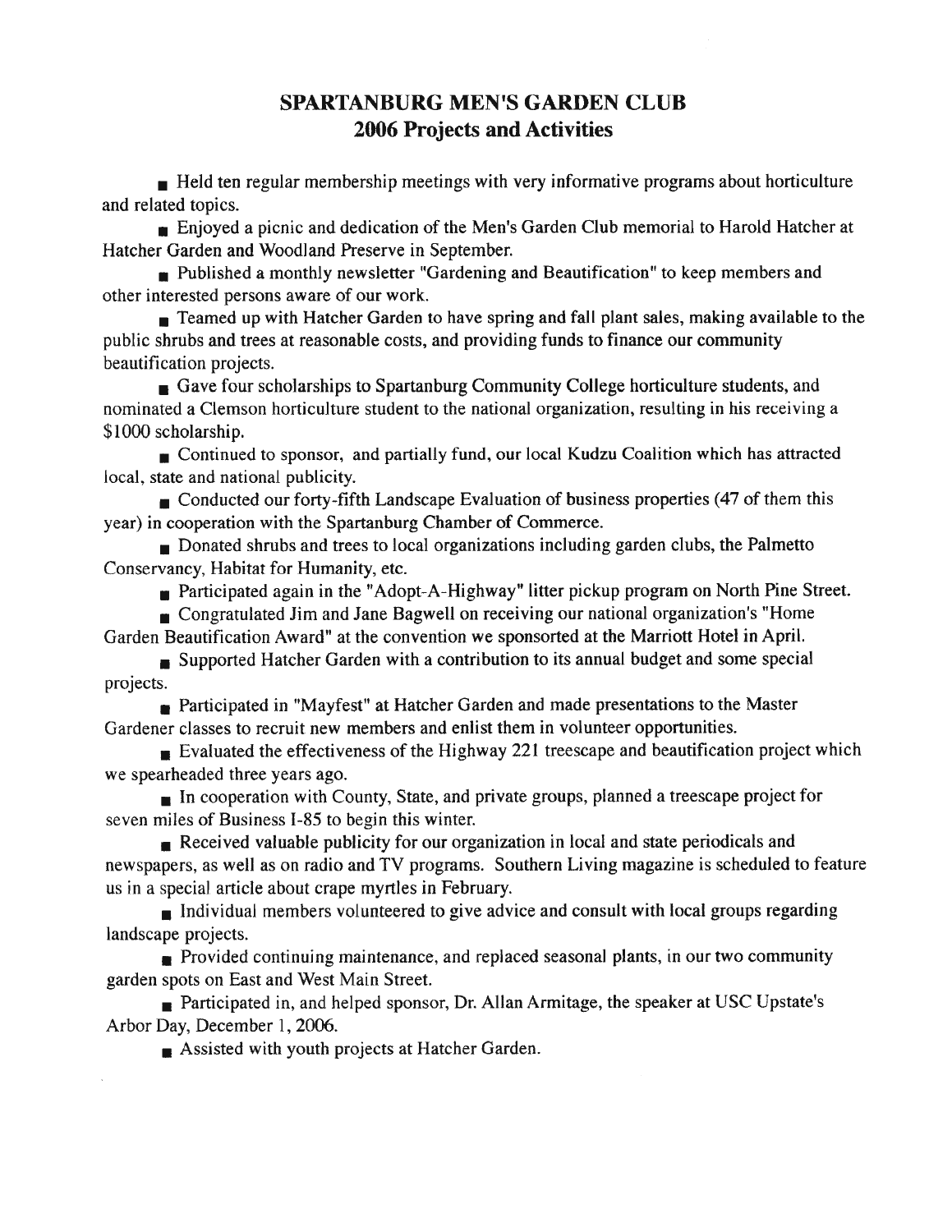$\mathcal S$ partanburg  $\mathcal M$ en's  $\mathcal G$ arden  $\mathcal C$ lub

#### **2005 Projects and Activities**

**§** Had record sales of around 2500 trees and shrubs at our spring and fall plant sales held at Hatcher Garden to provide reasonably priced plants for home landscaping. Proceeds of the sales provided a \$3000 gift for Hatcher as well as an irrigation system and other maintenance materials for the container area used by both Hatcher and MGC.

**§** Continued to distribute "Crape Myrtles: Four Seasons of Beauty," a comprehensive listing of crape myrtle cultivars and suggestions for pruning. Southern Living Magazine is interested in doing a story about the project.

**§** Held our 44th landscape evaluation of commercial properties in cooperation with the Spartanburg Area Chamber of Commerce on April 16.

**§** Spearheaded a project to landscape the US-221 interchanges at SC-295 and Interstate-26. Trees were planted at both interchanges.

**§** Continued our "Adopt-A-Highway" project to pick up litter on a two mile stretch of North Pine Street.

**§** Learned more about gardening from ten speakers who presented excellent programs at monthly meetings. Topics ranged from "The Why of Gardening" to "How to Control Kudzu Without Herbicides."

**§** Sent six delegates to the 2005 national convention of The Gardeners of America/Men's Garden Clubs of America held at Jupiter Beach, Florida in June.

**§** Invited our national organization to have its 2006 Convention in Spartanburg at the Marriott Hotel April 20- 22. Organized a convention committee, planned the program, and invited speakers.

**§** Continued to maintain two local garden spots and provide maintenance and pruning of previous street plantings on North and South Pine Street, East Main Street and Drayton Road.

**§** Contributed trees and shrubs to Miracle Hill Ministries, Mountainview Nursing Home, and other local charitable organizations.

**§** Reached a membership of almost 190 members including single, dual and commercial members, more than 40% of whom are females.

**§** Continued to support the "Kudzu Coalition" which now has a web site--www.KOKudzu.com. **§** Supported and promoted Hatcher Garden programs including Junior Master Gardeners, Garden Fair, gardening seminars, and other events.

**§** Began preliminary work on plans for planting trees on Business I-85 in cooperation with the Spartanburg Area Transportation Study group and Spartanburg County.

**§** Participated in Arbor Day at the Susan Jacobs Arboretum at University of South Carolina Upstate.

**§** Published the monthly newsletter "Gardening and Beautification" to keep members and other interested persons aware of our work.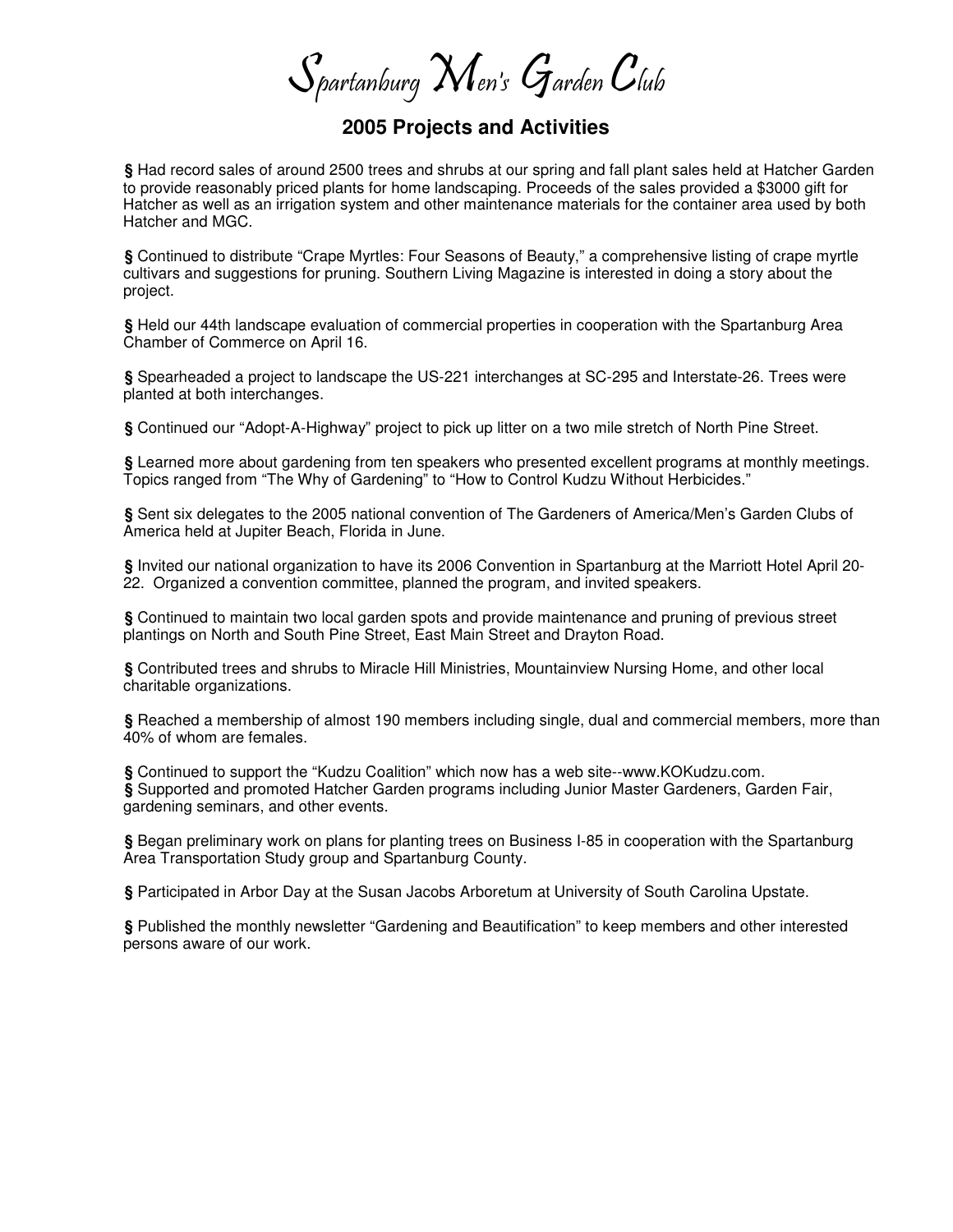$\mathcal S$ partanburg  $\mathcal M$ en's  $\mathcal G$ arden  $\mathcal C$ lub

#### **2004 Projects and Activities**

- Provided thousands of trees and shrubs at reasonable costs to local homeowners to improve their landscapes. Of the income received, \$3,000 was given to Hatcher Garden and Woodland Preserve where the sales were held on five different Saturdays.
- Contributed shrubs and trees to landscape Habitat for Humanity homes and homes of "Christmas in Action" recipients; the latter is a local project to repair and renovate homes of needy persons.
- Planned, managed and executed planting of almost 400 trees in the medians and on the shoulders of five miles of US-221 South in cooperation with the South Carolina Department of Transportation, Spartanburg County, and the Roebuck Improvement Association. This brings our street and highway tree projects total to 2078, with another 2270 where we have provided planning and advice.
- Began another project to landscape the US-221 interchanges at SC-295 and Interstate 26.
- Continued our "Adopt-A-Highway" project to pick up litter on a two mile stretch of North Pine St.
- Provided a clinic on pruning crape myrtles in cooperation with the Spartanburg Area Chamber of Commerce and Spartanburg Technical College.
- Published a brochure on crape myrtle pruning which was endorsed by seventeen local professionals and printed free of charge by Keys Printing. Copies are available at the Chamber of Commerce.
- Continued to maintain three local garden spots and provide maintenance and pruning of previous street plantings on North and South Pine Streets, East Main Street and Drayton Road.
- Conducted our 35th Annual Landscape Evaluation of public and commercial sites in cooperation with the Chamber of Commerce.
- Held 11 monthly meetings to provide knowledge of gardening and fellowship for our 170+ members, almost half of whom are now women.
- Supported and promoted Hatcher Garden programs including Junior Master Gardeners, Mayfest, gardening seminars, and other events.
- Participated in Arbor Day at the Susan Jacobs Arboretum at U. S. C. Upstate.
- Continued to receive contributions to erect a memorial marker for Harold Hatcher at the garden he founded and which bears his name.
- Began organizing a "Kudzu Control Coalition" to bring this problem plant under control.
- Published the monthly newsletter "Gardening and Beautification" to keep members and other interested persons aware of our work.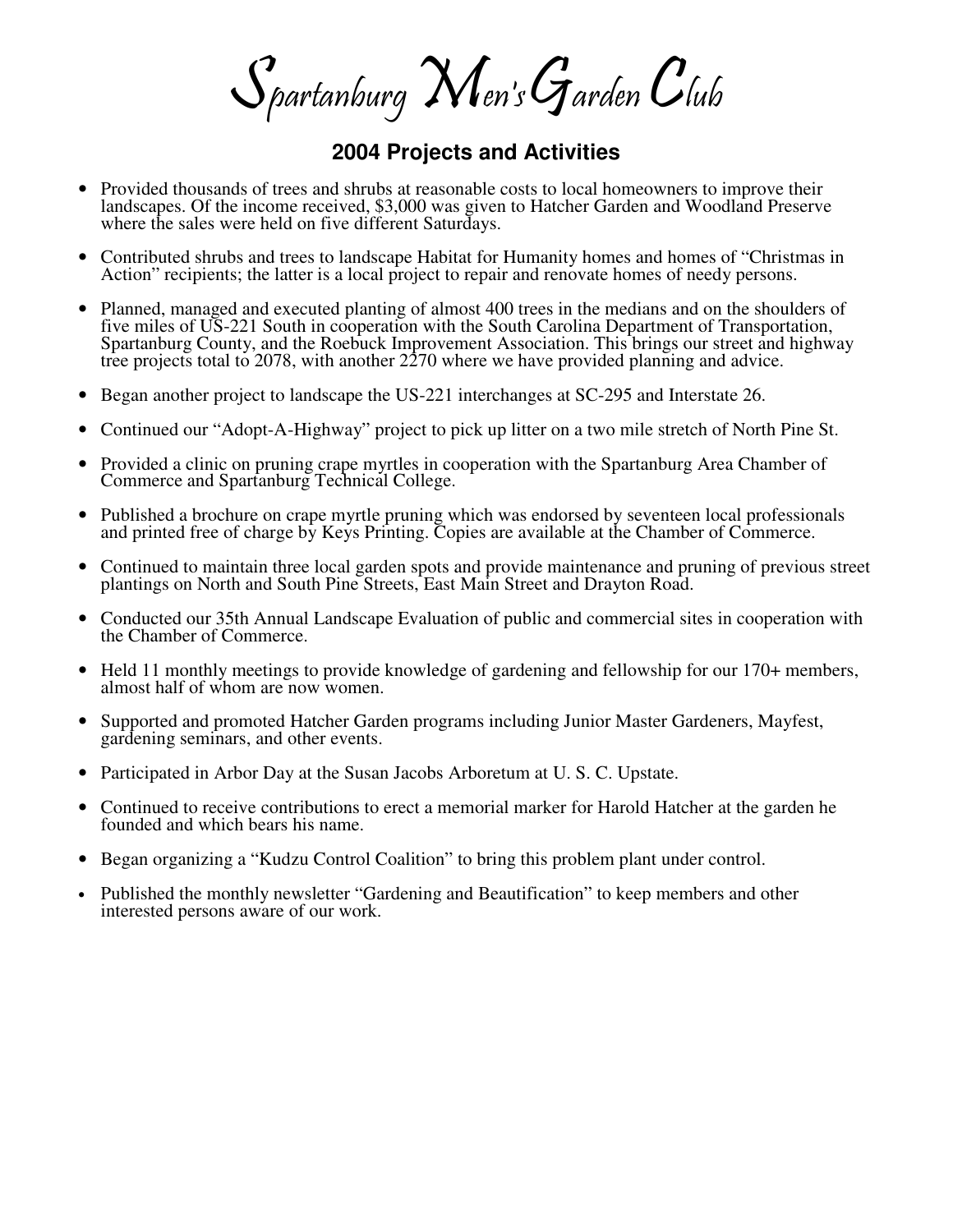#### Spartanburg Men's Garden Club Accomplishments 2003

- Held 10 excellent educational programs plus a great annual picnic.
- Donated \$3,000 again this year to Hatcher Garden.
- Completed repaving of Hatcher paths with a previous \$1,500 contribution.
- Supported and promoted Hatcher Garden in multiple ways—Garden Fest, Garden Fair,, Junior Master Gardeners, Hatcher Happenings, etc.
- Propagated and grew hundreds of new plants by many members for our plant sales.
- Conducted a successful Spring Plant Sale cooperatively with Hatcher Garden.
- Conducted our successful  $25<sup>th</sup>$  Annual Fall Plant Sale, again with Hatcher cooperation.
- Encouraged Hatcher Garden to recognize the great contributions of Jess Taylor by naming a building in his honor—"The Jess Taylor Pavilion".
- Contributed multiple plants for landscaping of Habitat houses.
- Replaced 26 Yoshino Cherry Trees on S. Pine cooperatively with the City and continued grooming of this treescape.
- Provided pruning and maintenance to our previous street trees on N. Pine, E. Main andDrayton Rd.
- Continued our "Adopt a Highway" project with three litter pick-up sessions on N. Pine street. This is our \_\_\_th year for this community service.
- Published the monthly newsletter "The Gardner" with information and advice.
- Grew to a record club size—127 "memberships" (many of which are family) plus 15 Corporate members.
- Continued planting and maintaining three community garden spots—the Library Montgomery Flag Garden, the Spot of Pride Ezell Monument Garden, and the Sherrill East Main Street Garden.
- Received a Spot of Pride designation for our 1976 row of Sweet Gum trees on N. Pine St.
- Wrote letters of encouragement and thanks for all Spot of Pride sponsors.
- Lead in the 360-tree landscaping of five miles of US-221 south of Spartanburg with partners: Roebuck Improvement Association, Spartanburg County and SC Department of Transportation. This treescaping will begin later this month.
- Began planning a "Second Generation Tree Planting Project" for future emphasis.
- Contributed 24 large Red Sunset Maples for USCS to move to their campus from our earlier I-585 planting sites.
- Conducted our  $34<sup>th</sup>$  Annual Landscape Evaluation cooperatively with the Chamber of Commerce to recognize and encourage better community landscaping.
- Conducted multiple propagation training session for members' education.
- Collected near \$2,000 from members for a permanent "Harold Hatcher Memorial" in the garden. Additional contributions are encouraged.
- Emphasized that all contributions to the club are tax deductible in that we are a 501(c)3 organization .
- Arranged educational and inspirational garden tours for members.
- Published the Annual President's Letter to all members and friends outlining the club's activities and accomplishments, and soliciting memberships for the year.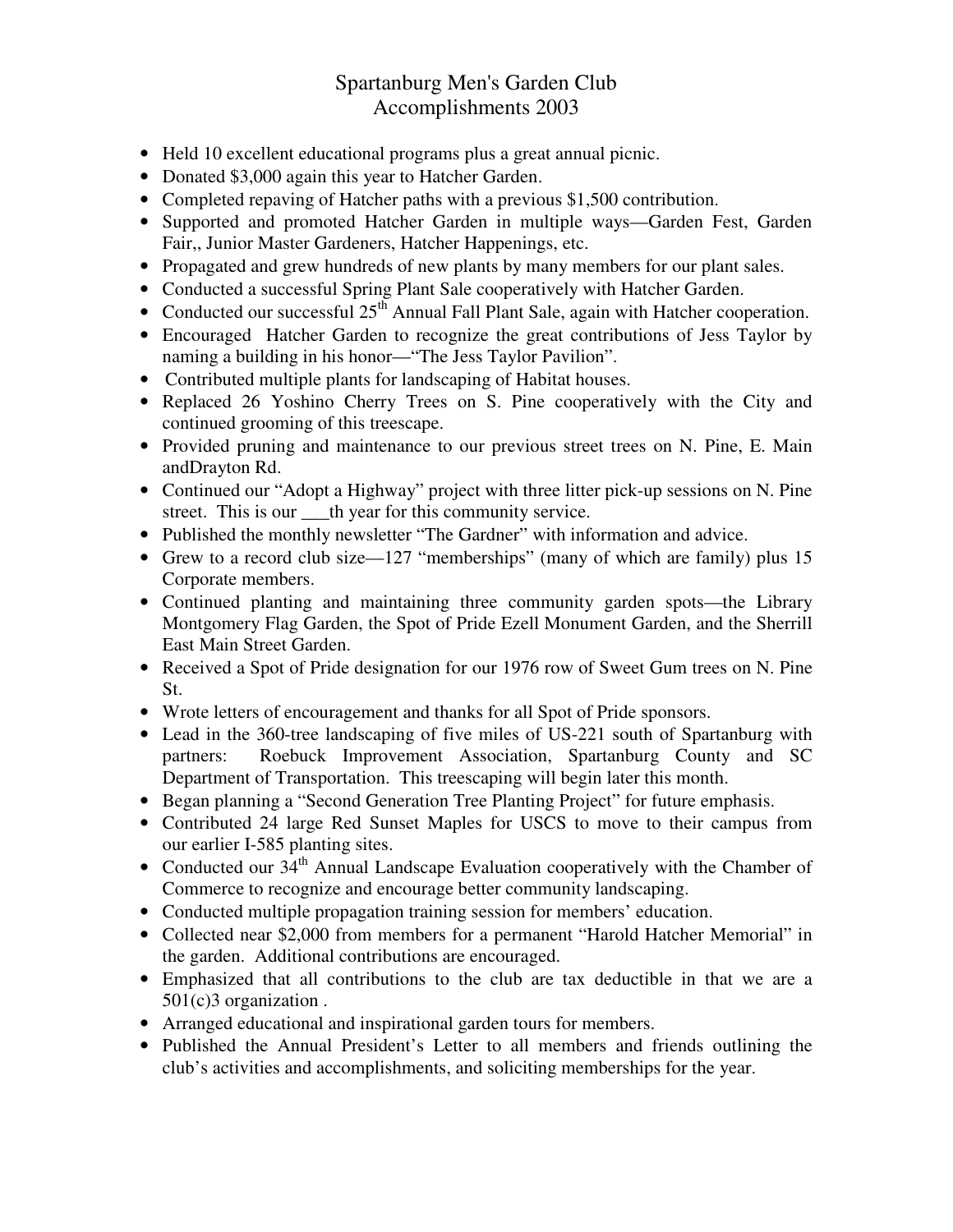# $S_{\text{partanburg}} M_{\text{en's}} G_{\text{arden}} C_{\text{lub}}$

# Activities During 2002

- Contributed \$3,000 to the Hatcher Garden and Woodland Preserve's 2002 Annual Fund and continued being Hatcher's main "cheerleader".
- Financed and replaced 13 trees on Drayton Road cooperatively with B'Nai Israel Synagogue.
- Arranged for Harold Hatcher to receive South Carolina's prestigious "Order of the Palmetto".
- Conducted the Annual Spring Plant sale, and the  $25<sup>th</sup>$  Annual Fall Plant Sale, both in cooperation with Hatcher Garden, to encourage more private beautification and to raise funds for club projects.
- Conducted four litter pickups on North Pine Street as an ongoing project of many years.
- Continued the annual cooperative Landscape Evaluation with the Chamber of Commerce which has helped to improve commercial landscaping over the years.
- Financed and helped landscape the new St. Luke' Free Medical Clinic in cooperation with Master Gardeners.
- Provided two dozen landscape plants to the new Mary H. Wright Elementary School.
- Supplied 12 propagation boxes and other material for a new "Nutrition Curriculum" at four elementary schools, and two boxes to the Girl Scouts for use at the new Lutheran Home.
- Purchased additional tables and chairs for both Club and Hatcher Garden use.
- Contributed \$500 for scholarships to Hatcher Garden's new Kid Fest program.
- Encouraged and assisted with Clemson Extension's new Junior Master Gardener program.
- Designed, promoted and organized a treescape program for five miles US-221, South, to be implemented in 2003 in partnership with the County, SCDOT, and the Roebuck Improvement Assn. using \$5,000 from the club, \$15,000 from the Roebuck group and \$80,000 of federal funds through the SPATS Road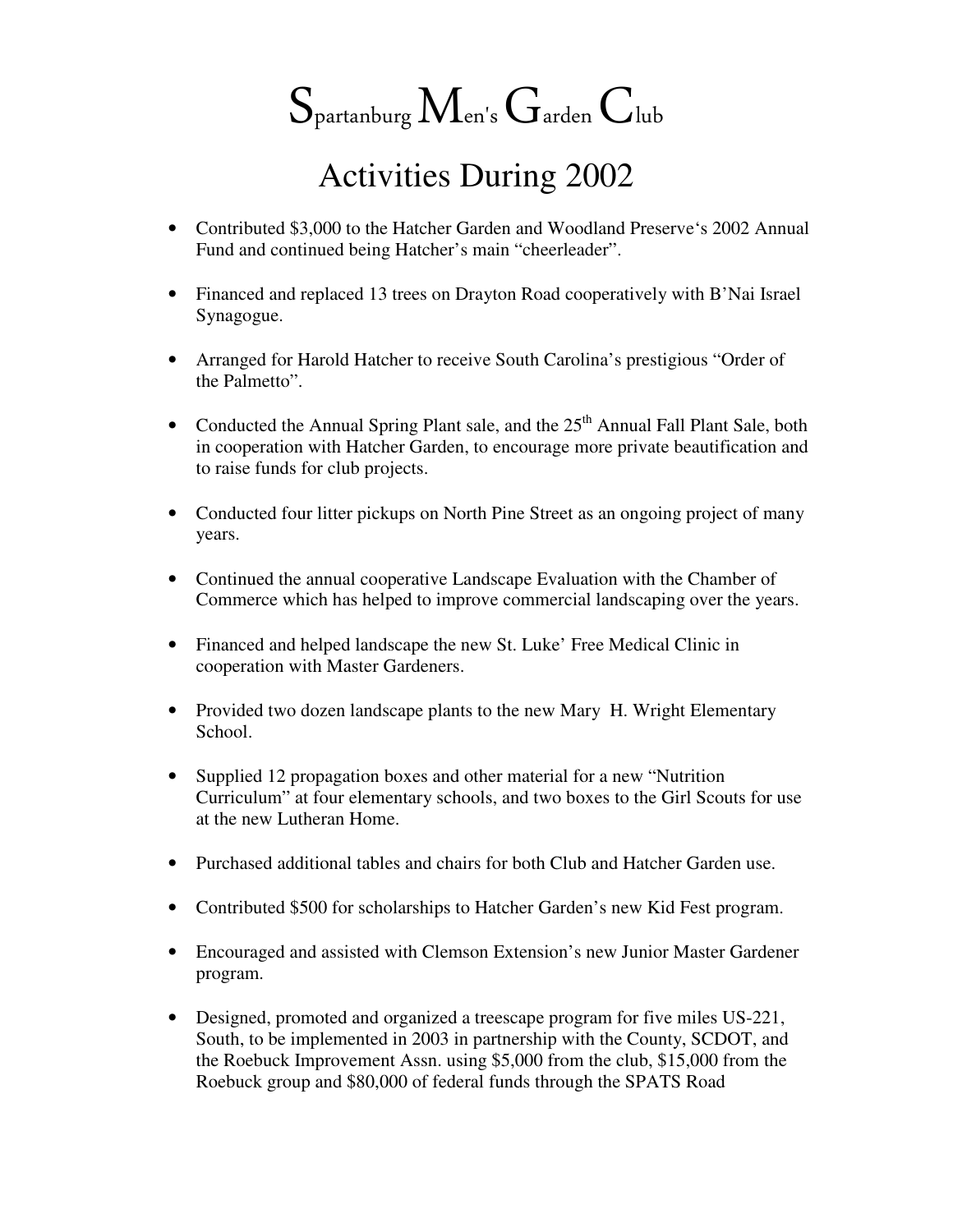Enhancement Committee.

- Contributed \$600 to rebuild the student greenhouse at the SC School for the Deaf and Blind.
- Held10 educational programs on various aspects of horticulture and community beautification at monthly club meetings and enjoyed the Annual Picnic at Hatcher Garden.
- Achieved a record of 111 Memberships, 28 of which are Family Memberships, plus 12 Corporate Members.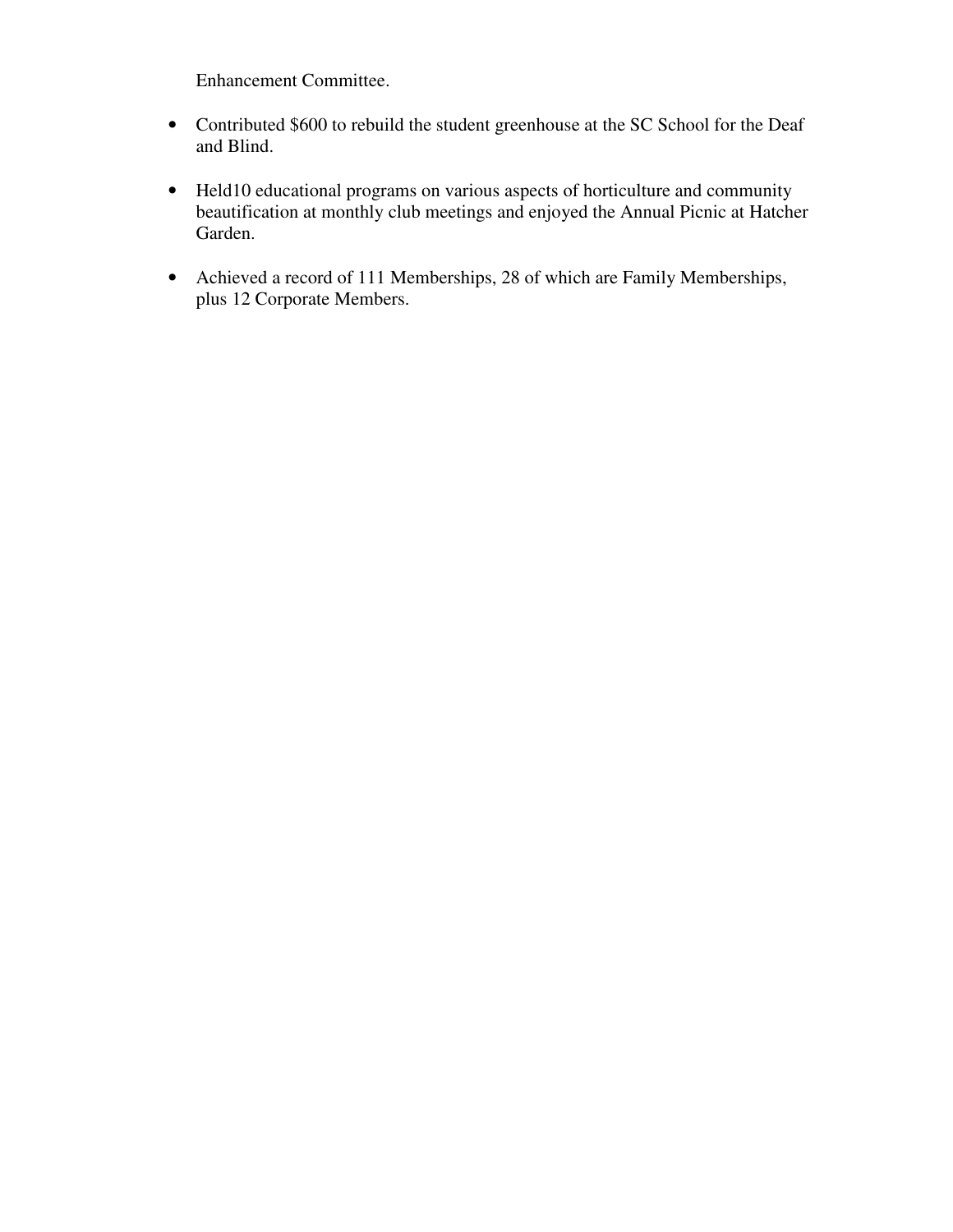# Spartanburg Men's Garden Club Activities for 2001

- Performed landscape judging/evaluation of 38 industrial or institutional sites in cooperation with the Chamber of Commerce.
- Completed and dedicated the Ezell Spot of Pride garden on West Main street as a cooperative project with the City and to honor the man who made Spartanburg "the city of flowers" in the 60s.
- Continued to provide landscaping to other garden sites in the community--the Montgomery Flag Garden at the Library, the Sherrell Garden on E. Main and the Duncan Park entrance (?).
- Added replacement trees to our previously treescape project on Drayton Rd.
- Continued planning massive treescaping of US-221 south of the city, past the new Dorman High School to I-26 for possible implementation in 2002.
- Donated another \$3,000 to Hatcher Garden and Woodland Preserve for facility improvement .
- Assisted the Education Committee of Hatcher Garden with its new educational MayFest and its KidFest programs.
- Picked up litter twice on our adopted highway, North Pine Street.
- Continued the practice of donating Crape Myrtle trees to local schools.
- Significantly redesigned and renovated the plant sale area of Hatcher Garden.
- Financed a new storage/utility building in the plant sale area of Hatcher Garden.
- Purchased chairs for use by Hatcher Garden and the Men's Garden Club.
- Conducted successful Spring and a Fall Plant Sales for the community.
- Held highly educational monthly programs on horticulture, landscape and preservation subjects.
- Added new single, family and corporate members for a near record of 117 "memberships".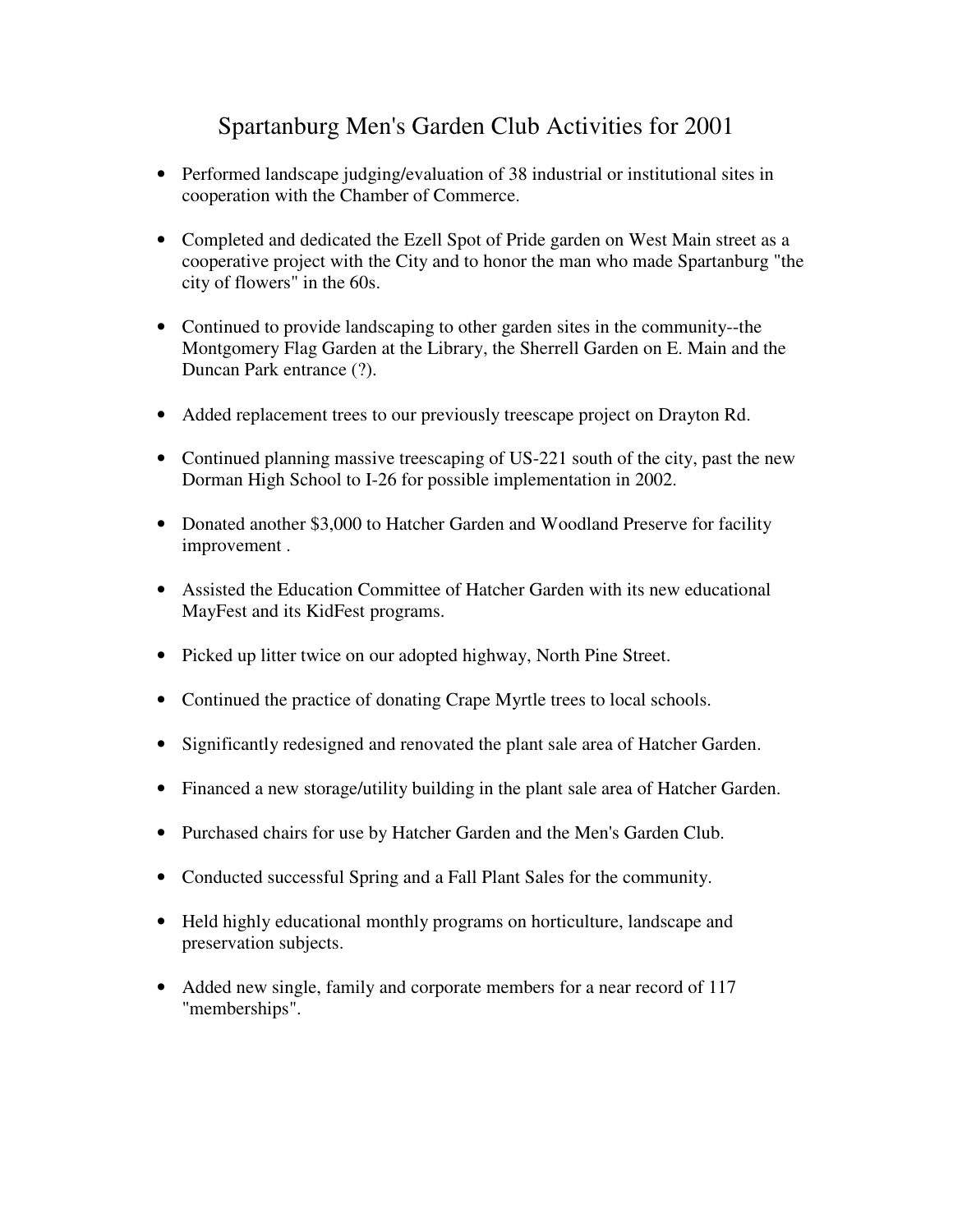Spartanburg Men's Garden Club

2001 Board of **Directors** 

President Bill Wilson

Immediate Past President Jim Bagwell

Vice President Jack Turner

Secretary Henry Pittman

Treasurer **Bob Hamilton** 

Asst. Treasurer Bob Almond

Newsletter Editor Tom Bartram

Asst. Editor Winston Hardigree

**Directors Emeritus** Harold Hatcher Gil Hooper David Kennemur Walter Soderberg

> Directors **Bill Cantrell** Don Crowder Lynn Enderby George Gunter Valene Hair Nancy Lane **Bob Reynolds** Rudy Spring **Bob Suthrland** Eric Tapio Jess Taylor Clyde Wells John Williams

December 1, 2000

Dear Member or Friend of the MGC,

Under the leadership of Jim Bagwell for the past two years, the Spartanburg Men's Garden Club has continued in a providing gardening education to its members and to the community,  $\cancel{p}$  helping create a more beautiful and better landscaped community, and cy giving unique camaraderie and sharing friendship to its members.

During 2000, some of the club's activities included;

- Completed planting of 130 trees at the intersection of I-26 and US-176 cooperatively with  $\blacksquare$ Spartanburg County.
- Completed replacement of 42 Red Maple and Kousa Dogwood on Drayton Road.
- Picked up litter on our section of North Pine Street routinely.
- Conducted a spring and a fall plant sale to provide low cost trees and shrubs to the community. (This is our prime source of income for community beautification projects.)
- Conducted our Annual Landscape Judging cooperatively with the Chamber of Commerce.
- $\blacksquare$ Continued strong support of Hatcher Garden and Woodland Preserve with labor and dollars.
- $\blacksquare$ Planted and maintained a number of Communmity Flower Gardens
- $\blacksquare$ Financed, with the City, a new demonstration Spot of Pride landscaped area on W. O. Ezell Blvd. which now is the home of Mr. Ezell's commemorative marker.
- $\blacksquare$ Conducted monthly meetings on garden-horticulture-landscape topics for members and guests.
- We need your support for the new year. Membership dues must be received during December, so please continue your support of the Spartanburg Men's Garden Club.

Sincerely--and for a greener and more beautiful Spartanburg,

**Bill Wilson, President**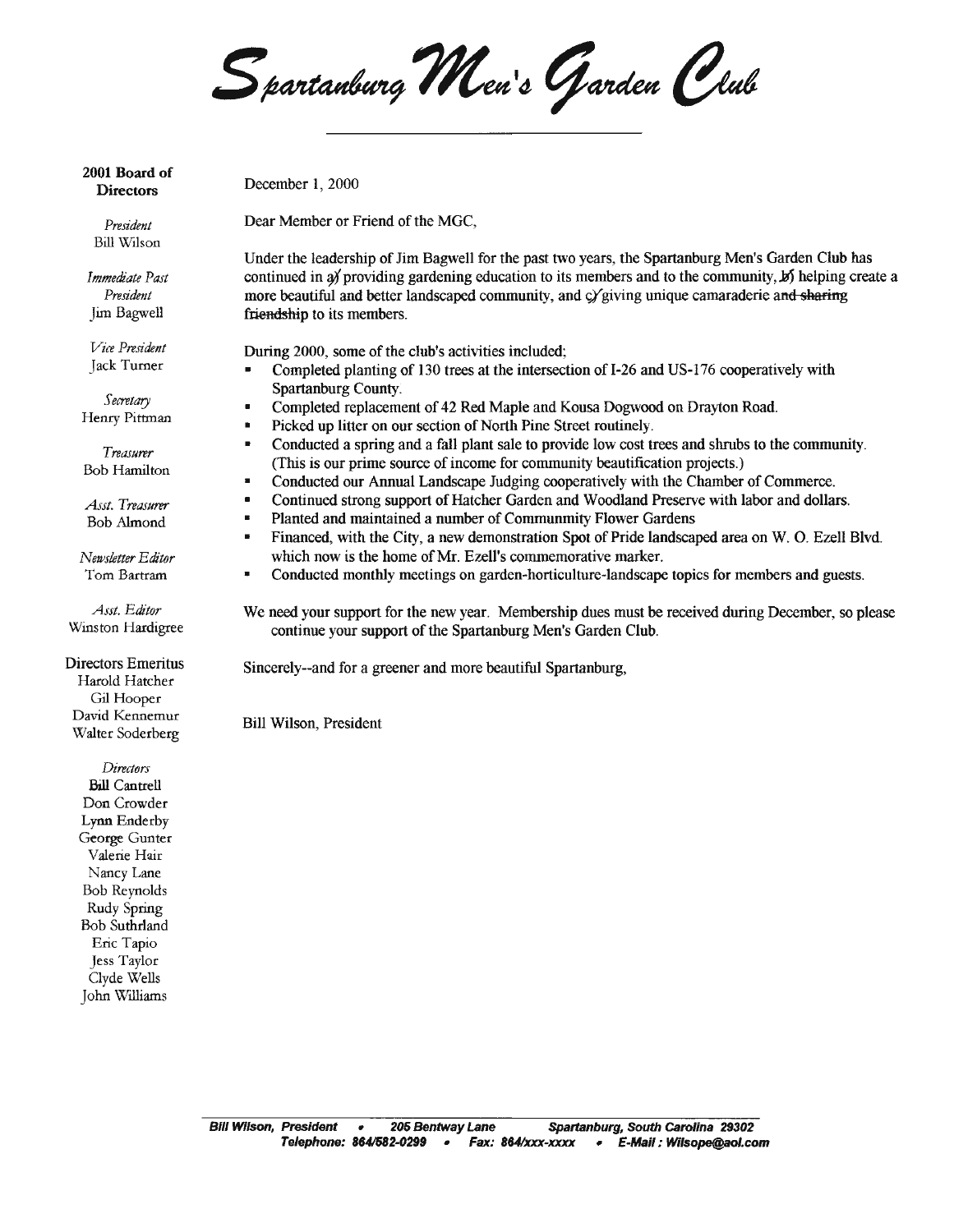Spartanburg Men's Garden Club

December 10, 1999

Dear Friends of the Men's Garden Club.

During the year we hope the Spartanburg Men's Garden Club has been of value to both you and our community. We have had good "garden oriented" programs each month and conducted a great number of valuable projects in the greater Spartanburg area. These include:

- Planted 285 Red Maple and Kousa Dogwood on Drayton Road from N. Pine St. to E. Main St. (cooperatively with the City and the County)--12 months ago
- Planted 130 trees at I-26 and US-176 intersection (cooperatively with the County)--just completed  $\bullet$
- Picked-up litter on North Pine-routinely
- Conduced our annual Plant Sale (the primary source of funds for our community beautification)--just completed
- Provided plants for the Spartanburg Realtors' sale--last spring  $\bullet$
- Conducted our Annual Landscape Judging (cooperatively with the Chamber of Commerce)-last spring  $\bullet$
- Continued strong support of Hatcher Garden and Woodland Preserve  $\bullet$
- Designed and Financed the John Nevison Teaching Amphitheater at Hatcher Garden (cooperatively with the  $\bullet$ Nevison family)--in October
- Planted and maintained a number of Community Flower Gardens--year around
- Conducted our annual Rose Society juried Rose Show--in September  $\bullet$
- Hosted The Gardeners of America/Men's Garden Clubs of America national directors meeting--last month.  $\bullet$

We need vour support in the new year. Dues must be received in December, so please know your membership is important.

Sincerely for a greener and more beautiful Spartanburg,

Jim Bagwell, President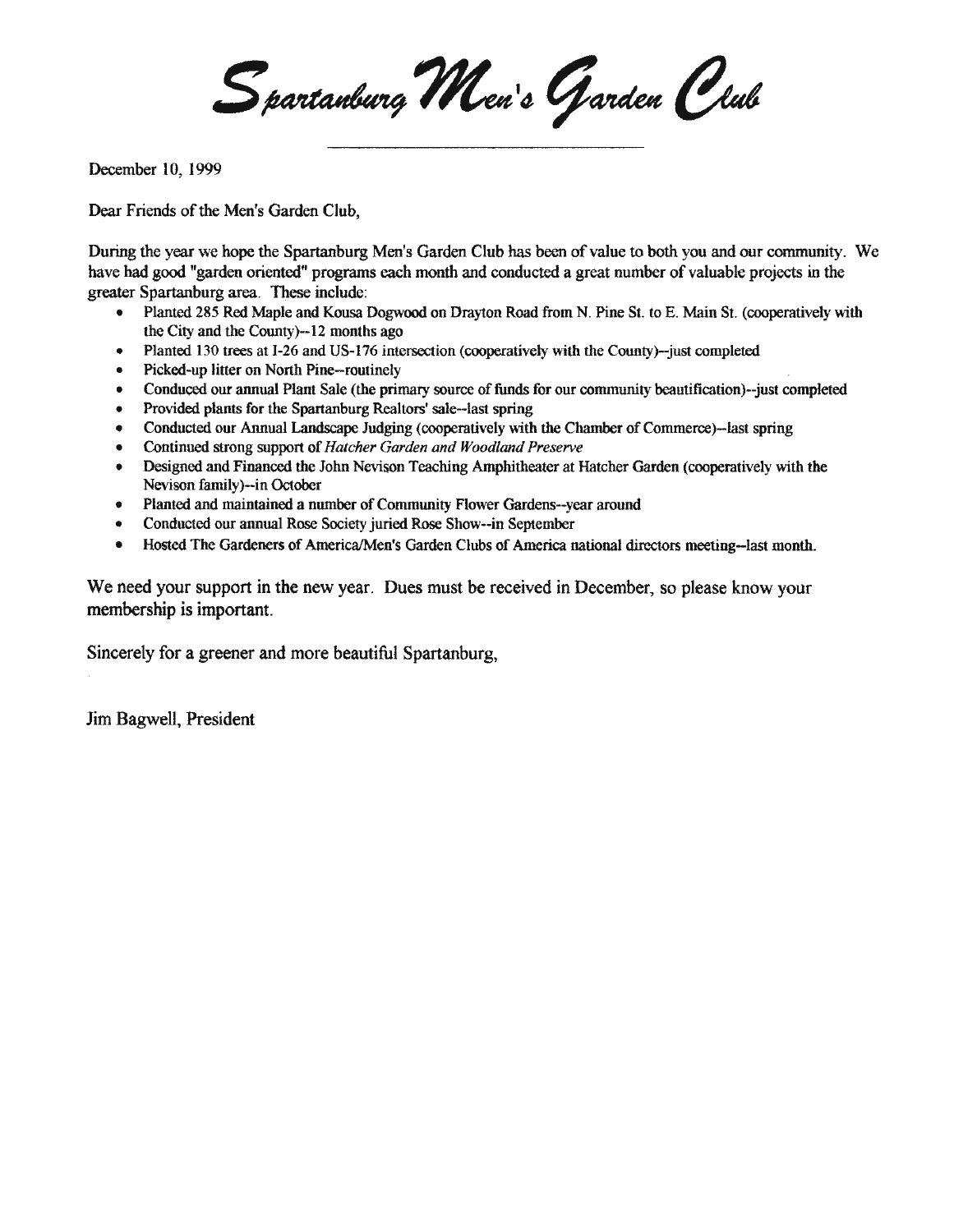December 1998

Spartanburg Men's Garden Club

Dear Members and Friends of the Spartanburg Men's Garden Club,

Organized in the late 40s by men like W. P Rich, Charles Lea, Carl Seldon and W.O. Ezell, the Spartanburg MGC continues to promote gardening education and community beautification. In addition to current monthly programs on some phase of horticulture, current or recent activities include:

- Planting of additional Red Sunset Maple on North Pine Street Extension  $\bullet$
- Planting of Yoshino Cherry on South Pine Street cooperatively with the City ۰
- Litter Pick Up on North Pine ۰
- Annual plant sale (the primary source of funds for community beautification)  $\bullet$
- Cooperative plant sale with the Spartanburg Realtors
- Cooperative Landscape Judging with the Chamber of Commerce
- Work on and strong support of Hatcher Garden and Woodland Preserve  $\bullet$
- Planting and maintenance of a number of community flower gardens  $\bullet$
- Annual Rose Society juried Rose Show  $\bullet$

Your continued support--and the support of others like you--is essential to the ongoing activities of the MGC. That is why we are counting on your membership, even if you may not be able to be an active project worker.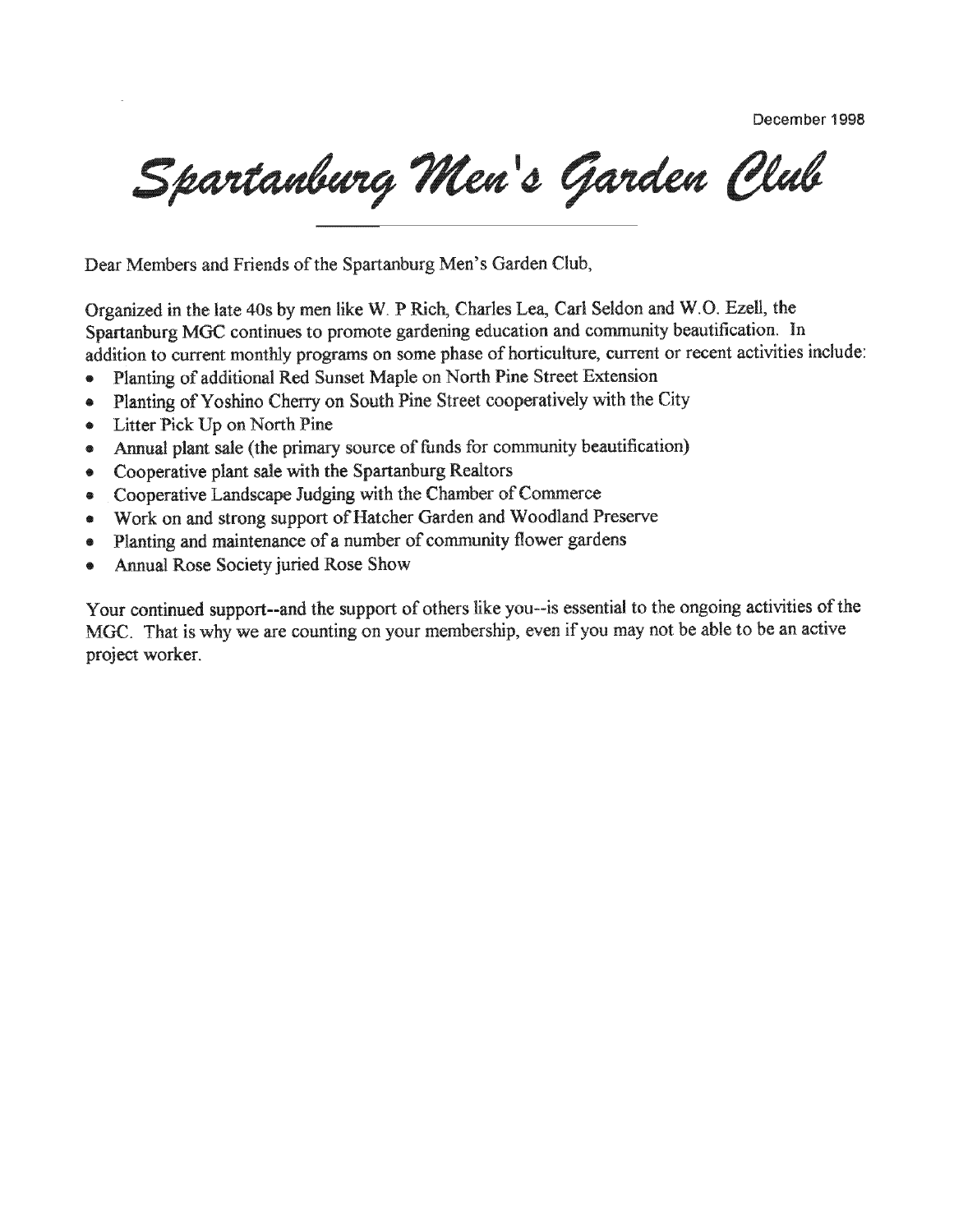#### MGC ACTIVITIES DURING LAST 12 MONTHS November 17, 1997

- 120 new maples on N. Pine  $\bullet$
- Rose show  $\bullet$
- Litter pick up on N. Pine
- 2 Plant sales (ours and with Realtors)
- Art Center Landscaping
- Library "Flag Garden" in memory of Mr. Walter Montgomery
- Some 12 garden spots around town
- Landscape judging cooperatively with Chamber of Commerce
- Hosted the Blue Ridge Regional meeting
- Helped form a new MGC in Greenville / working on one in Tryon/Columbus
- New greenhouse and much input at Hatcher Gardens

[Read at Annual meeting by Henry Pittman in conjunction with complementing 1997] officers and directors prior to installing 1998.]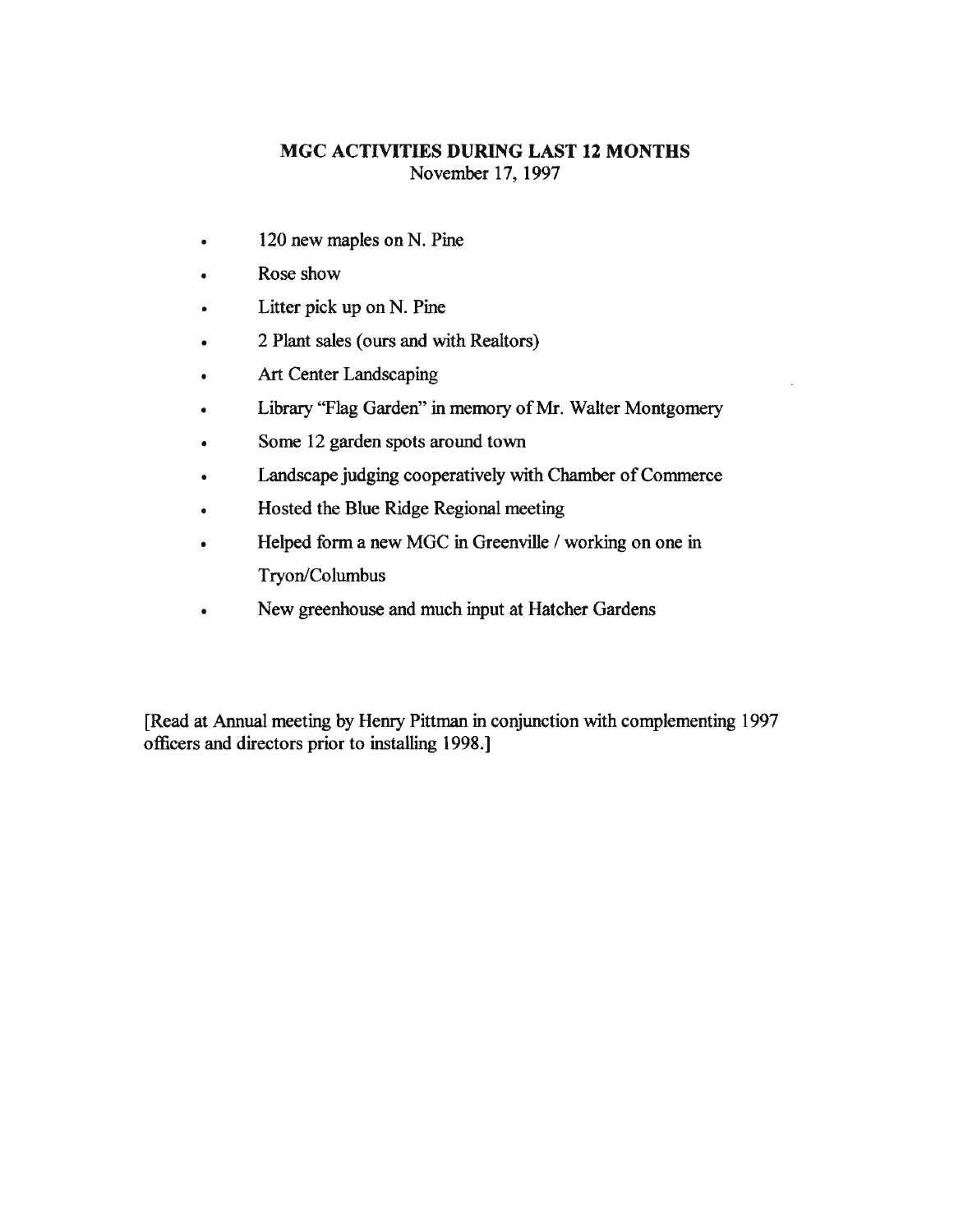

# Spartanburg Men's Garden Club



#### THE CITY OF FLOWERS

SPARTANBURG, S.C. 29301

December 20, 1994

Dear Club Member:

After the enthusiastic response by your Board of Directors at the planning meeting on December 8th, I am pleased to report on their plans for club activities for 1995.

We anticipate strengthening the youth gardening program, with a dynamic committee chairman and several of our members sharing in presentations at Spartanburg Schools.

We anticipate receiving some funds from the accommodations tax which we will use for highway beautification, landscape improvement at the Spartanburg Arts Council Center, and helping with a community composting project.

In addition, we plan to continue the activities we conducted in 1994.

Certainly, this club has much to be proud of, but the praise goes to you the individual member. The response to my appeal in the October 10, 1994 questionnaire was excellent, and we will be able to undertake additional projects in 1995.

This is a summary of our past efforts. Let's keep up the enthusiasm!

1. Purchased plants, planted, and maintained 16 flower beds in parks, roadsides, and other highly visible areas.

2. Began the phasing out of our Fairforest tree bank by removing most of our plantings.

3. Replaced the tree bank with container grown plants raised by the Garden Club **Members** 

4. Additionally, 14 propagation boxes were supplied to members at no cost so they could supplement the propagation of small trees and shrubs, which are then moved to Hatcher Gardens for growth and sales.

5. Planted and maintained several dozen trees and shrubs in city parks, streets, and major traffic arteries into the city.

6. Sold more than 5,000 young dogwoods and crape myrtles over the last three years to the Spartanburg Realtors Association for re-sale to the general public.

7. Donated trees to tax-exempt organizations and schools for planting in observance of Arbor Day.

8. Assisted with the maintainence of Hatcher Horticulture Gardens, assisted with the erection of the Gazebo at the Gardens, supplied benches and tables for the Gardens. Previous efforts include asphalt surfacing of the parking lot and a major walkways, and the construction of an observation deck.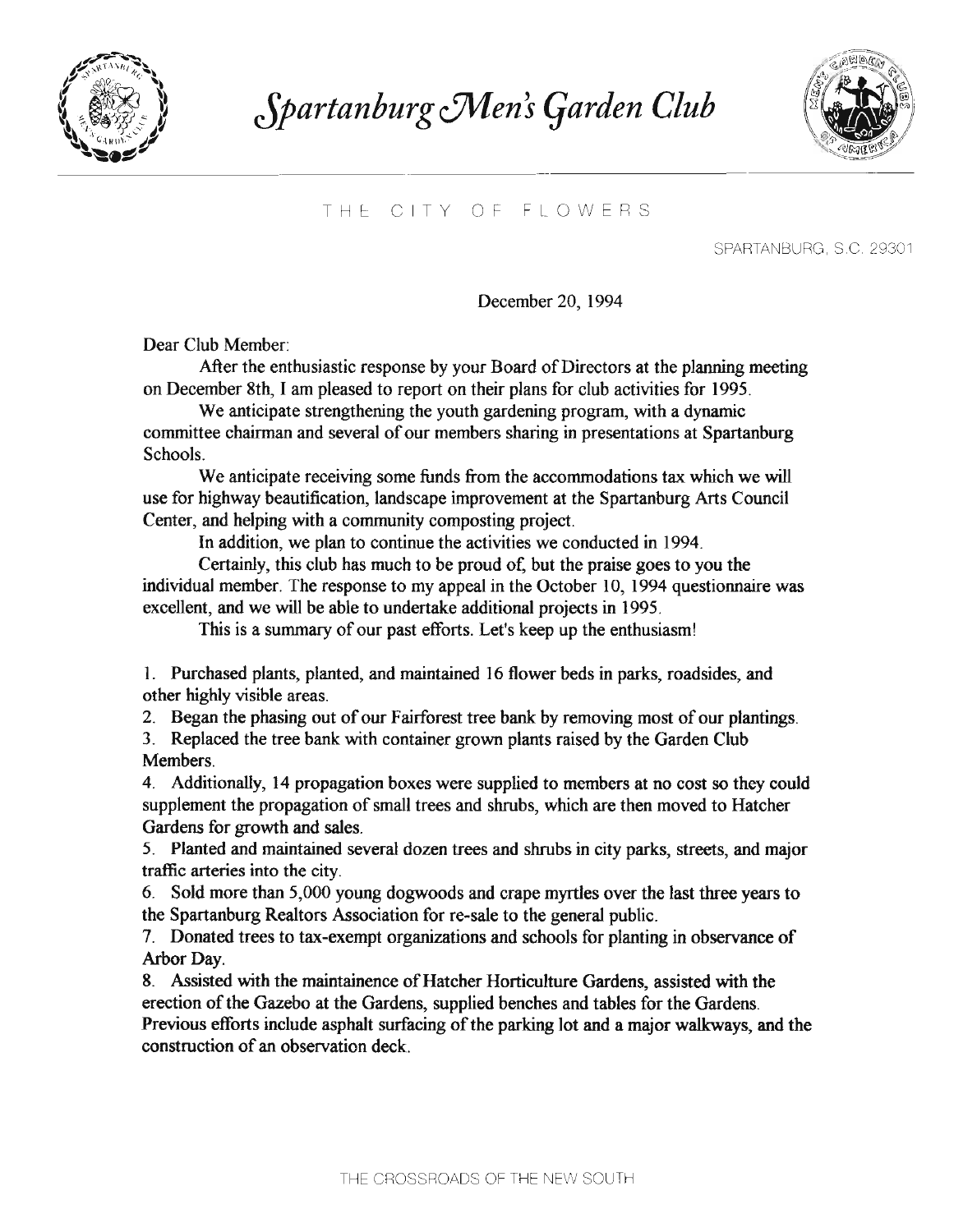9. Conducted landscape judging for the Chamber of Commerce for 41 business and commercial members. 18 Garden Club members served as judges.

10. Participated with the "Keep Spartanburg Clean" committee in litter pick-up. Several club members serve on the Board of Directors.

11. 16 members attended the Asheville Blue Ridge Regional Meeting in 1993.

12. Sponsored our Annual Rose Show at Westgate Mall on October 15th, with entries from several states.

13. Worked closely with the Clemson Extension Master Gardener Program, with 3 members teaching and 3 other members helping with other parts of the program.

14. Club programs during the year included: "Latin is For Gardeners", "Plants Of The Bible", "Highway Beautification", "Garden Photography", "What's New In Gardening", "Shade Gardening", "Wild Birds In The Garden", "Panel--Gardener's Problems".

15. Current membership is 114. We reached our goal of increasing membership by at least  $10%$ 

16. Currently conducting a very successful container plant sale.

17. Our members have presented about 25 programs to other garden clubs, civic clubs, and other interested groups. This does not include several thousand hours our members have spent on other projects.

Our meeting place will change to the Arts Center Building on South Spring Street beginning with the Directors meeting on January 5th, and the regular meeting on January 16th. The Directors will meet in either the Harmony Lane room or the Committee Conference Room II, and the general meeting will be held in the Board Room, these rooms are on the 2nd floor.

After a long association with the Church of The Advent for meetings, we finally outgrew the facilities, and we plan to add at least 15 new members in 1995.

You belong to a dynamic, working organization. Continue to support it with your attendance and your volunteer efforts.

Yours For Better Gardening

Bert Almand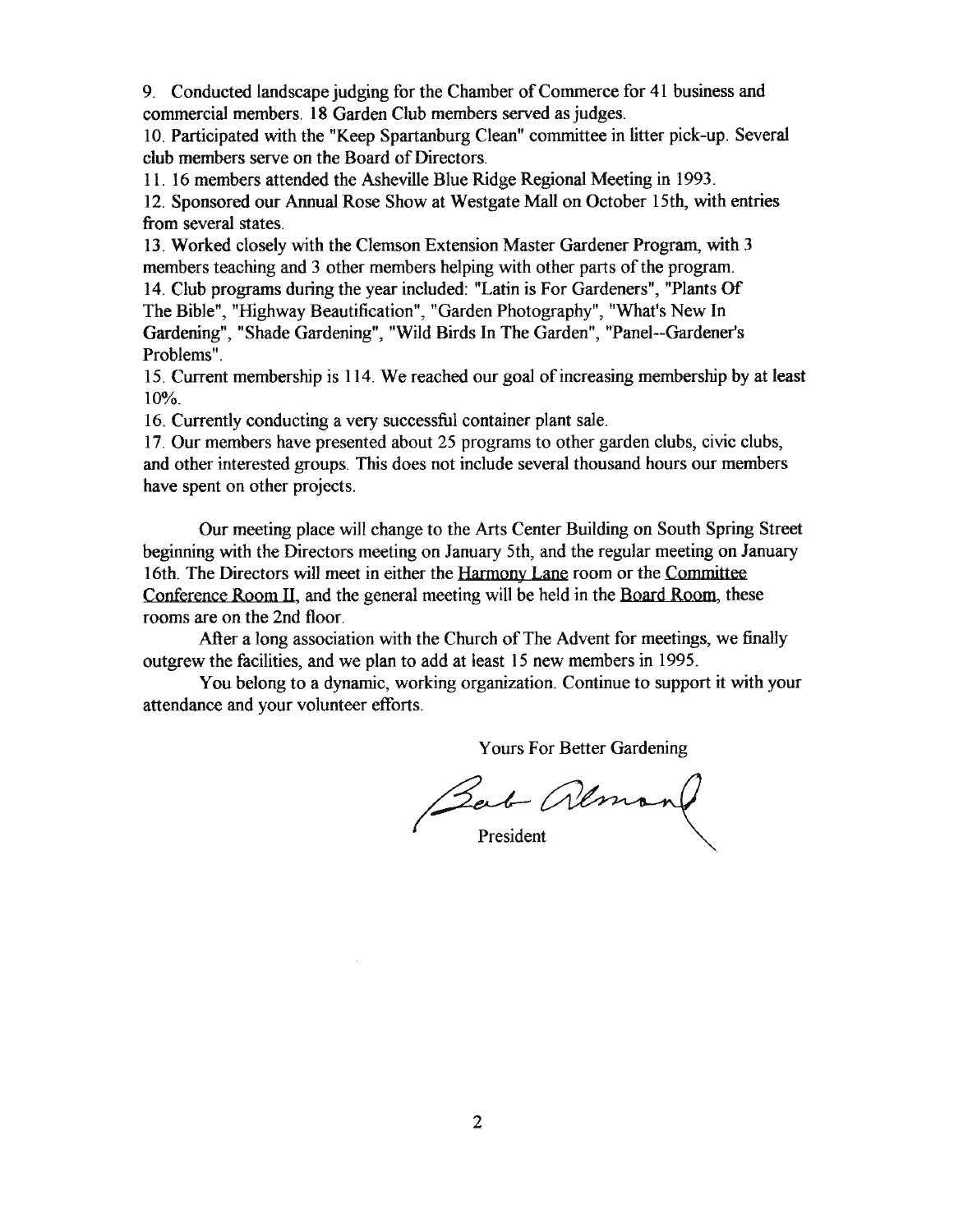

THE CITY OF FLOWERS



SPARTANBURG, S. C. 29301

656 Perrin Drive December 1, 1972

Dear Men's Garden Club Members:

Thank you for the opportunity to serve as your president for another year. Your officers and directors believe it can be an even better year than the current one.

1973 membership dues are due on January 1. Please complete the attached form and return to Sidney Dunlap, Treasurer, who is also serving as Membership Chairman.

I encourage you all to take full advantage of membership and write a check today for \$7.50 to cover your local and national membership. This will include the excellent bi-monthly gardening magazine "The Gardner" as well as all the privileges of membership in Men's Garden Club of America. I believe you will find this quite worthwhile. The Board of Directors has allowed men who are only interested in boosting local activities to become a "local member" for \$5.00.

In any event, please do not let this bill become lost in the Christmas mail.

Among the successful programs of 1972 which we anticipate continuing and strengthening are:

- 1. Eleven good monthly meeting programs mostly gardening-oriented (Monthly except Dec., 3rd Monday night, 7:30 P. M., Piedmont Natural Gas)
- 2. Boosting and working for City Beautification thru direct action and thru cooperation with Spartanburg Beautification Committee of the city, Piedmont Beautification, Environmental Council, etc.
- 3. School Ecology Program over 90,000 cartoon booklets distributed to schools as part of a county-wide program.
- 4. Gardening Short Course over 100 community people participated in this 5-week program in May.
- 5. Industrial Landscape Awards presented annually in cooperation with Chamber of Commerce - this has been an effective tool to encourage this type of community beautification.
- 6. "Garden Tips" is mailed monthly to all members.